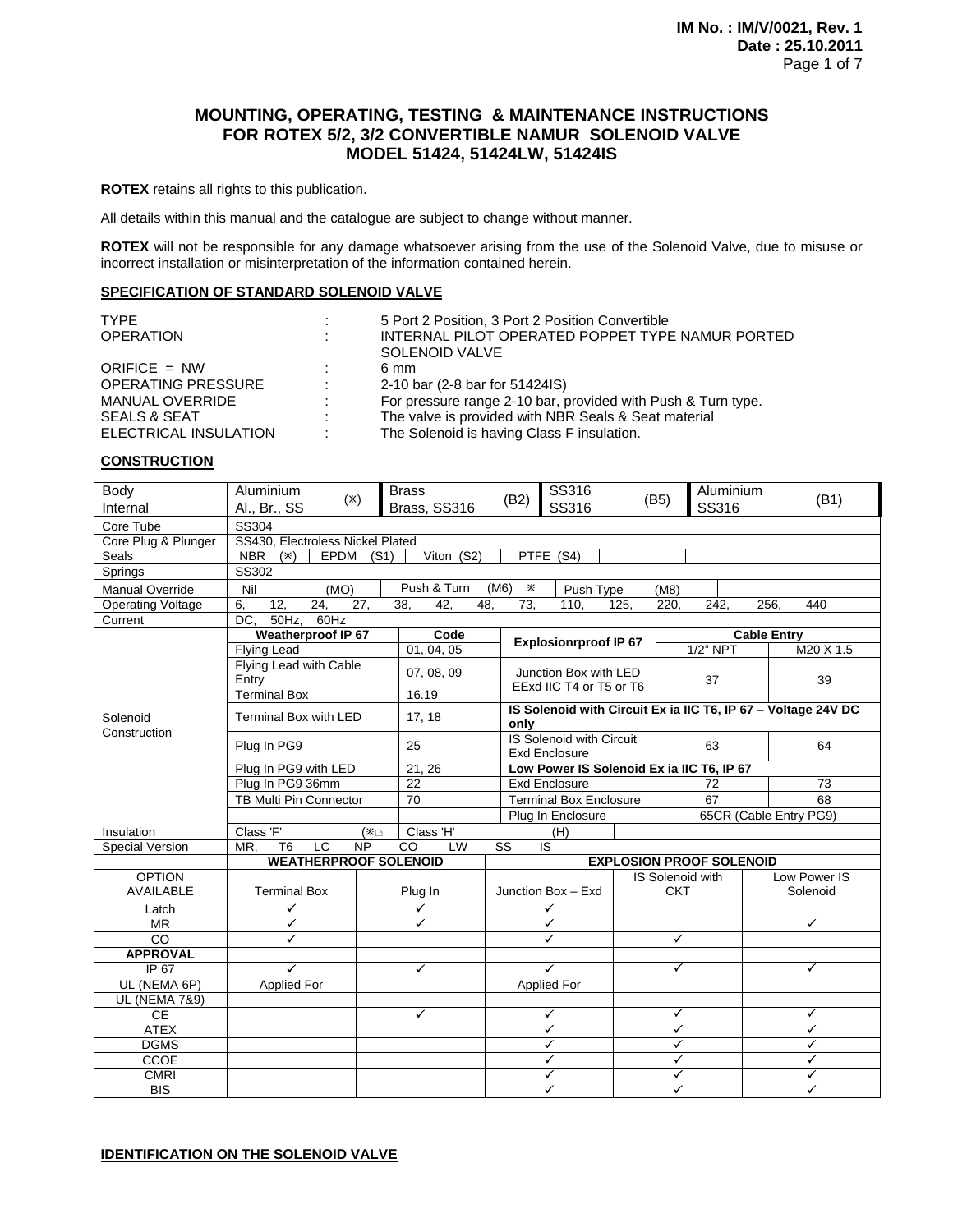## **a) VALVE LABEL**

Label on the **ROTEX** Solenoid Valve shows the following details :



- (1) Logo + Manufacturer's Name & address
- (2) Valve Type / Code<br> $51424 = \sqrt{21}$ = Valve Model  $Suffix = Nil$  $6 = \text{O}$  $2G/3G = \frac{1/4" / 3/8"$  Port Connection (BSP) B5 = Body Material (SS316) S2 = Seal Material (Viton) = Manual Override (Push & Turn) 110V = Solenoid Voltage  $50\text{Hz}$  = Current (AC) 22  $=$ Solenoid Construction (Enclosure : Plug In) H = Solenoid Class 'H' Insulation Sp. Version = Nil (3) Manufacturer's Work Order reference / Sr. No. of the Valve
- (4) Operating Pressure
- 
- (5) Manufacturing Month & Year
- (6) Valve Symbol
- (7) Media
- (8) ATEX Ex mark for Valve (Non Electrical Part)
- (9) "CE" mark for ATEX and/or PED compliance.

- Logo + Name of the Manufacturer Solenoid Type
	- = Solenoid Size I
	- = Solenoid Voltage
	-
	-
	- H = Solenoid Class H Insulation
- (3) Plan No. & Manufacturing Month / Year

**c) PORT IDENTIFICATION** 

 $(2)$   $(3)$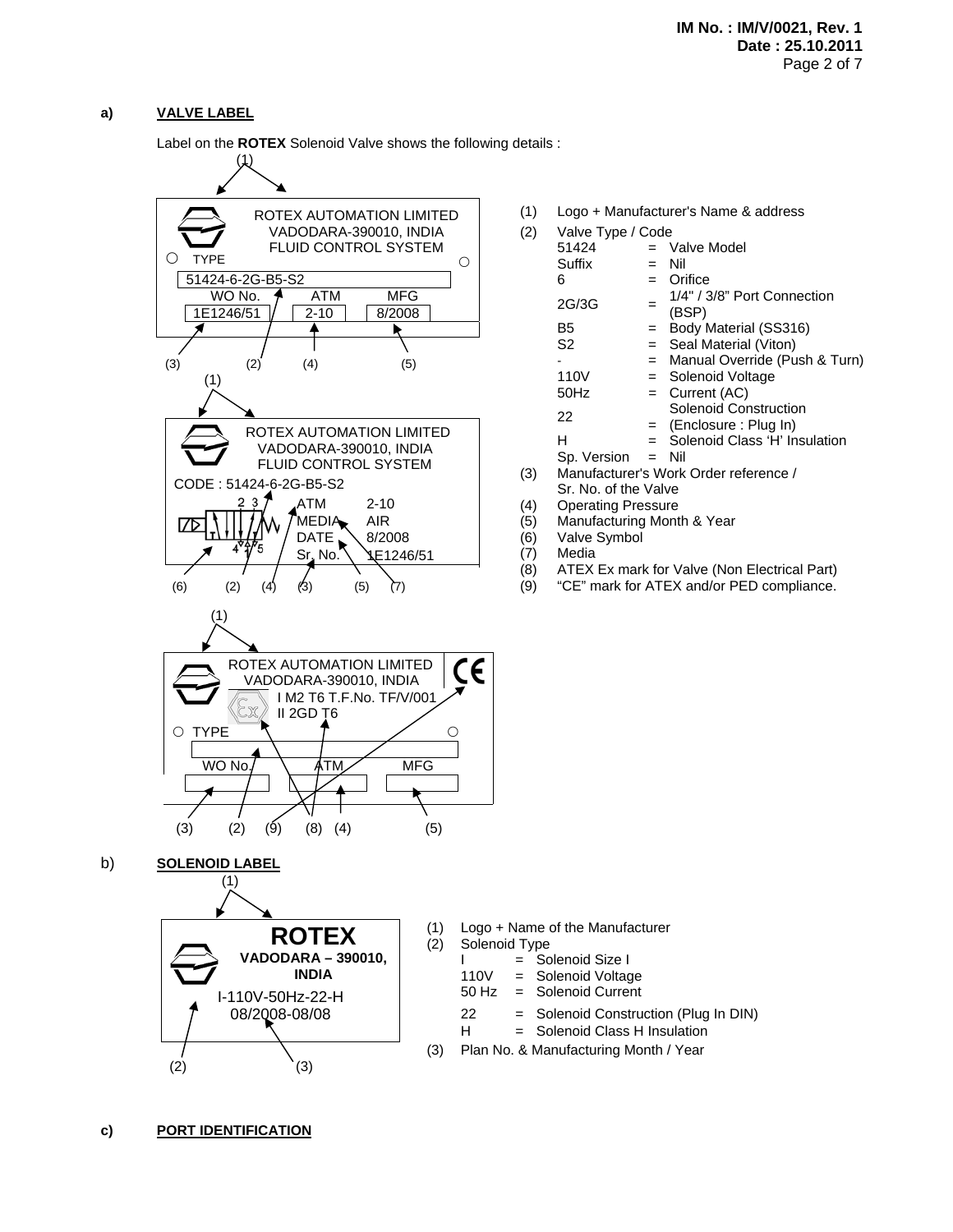A solenoid Valve with NPT (F) threading is normally marked **"N"** near the port and with Metric threads are marked **"M"**. For ports with BSP threads, there is no marking.

d) Voltage, current & other details are additionally marked/punched on the solenoid.

## **A** NOTE : The product without label is out of warranty and risk.

## **CONNECTION**

| <b>VALVE TYPE</b> | <b>Inlet</b> | Outlet       | Outlet       | Exhaust | <b>Exhaust</b> | <b>Pilot Vent</b> | <b>External</b><br><b>Pilot Inlet</b> |
|-------------------|--------------|--------------|--------------|---------|----------------|-------------------|---------------------------------------|
| 51424             |              | <b>NAMUR</b> | <b>NAMUR</b> |         |                |                   | $\overline{\phantom{0}}$              |

## **A) OPERATING PRINCIPLE**

When the solenoids is de-energised and pressure applied at the inlet port, a part of media from the inlet is drawn through the pilot passage which is blocked under Plunger (Part-30). In case of External Pilot Operated Valve the pilot passage is blocked by Gasket (Part-00) and pilot air connected to Port-7 of the valve is blocked under Plunger (Part-30). Port-2 to 4 and Port 1 to 3 are connected, Port-5 is blocked.

On energisation of the solenoid, Plunger (Part-30) moves up thereby blocking pilot vent orifice. The air from pilot passage acts on the piston assembly thus, pushing the poppet assembly down and connecting to Port-1 to Port-2 and Port-3 to Port-5 and blocking Port-4.

On de-energising the solenoid, the pilot air is vented through pilot vent thereby the spring and media air pressure pushing the poppet assembly up.

#### **NOTE : IN CASE WHEN THE VALVE IS OPERATED AS EXTERNAL PILOT OPERATED VALVE, THE PILOT AIR PRESSURE SHOULD BE MINIMUM 2 bar OR > MAIN FLUID PRESSURE WHICHEVER IS MORE.**

| 01   | <b>COVER PLATE</b>     | 24     | 118     | AL.             |                |
|------|------------------------|--------|---------|-----------------|----------------|
| 01   | <b>VALVE SPRING</b>    | 22     | 68      | SS              |                |
| 02   | BODEN 'O' RING         | 21     | 39      | <b>NBR</b>      |                |
| 01   | <b>DOME NUT</b>        | 20     | 37      | <b>NYLON</b>    |                |
| 01   | <b>NAME PLATE</b>      | 19     | 36      | AL.             |                |
| 01   | COIL ASSLY.            | 18     | 34      | پ               |                |
| 01   | GUIDE ASSLY.           | 17     | 33      | SS              |                |
| 01   | GUIDE 'O' RING         | 16     | 32      | <b>NBR</b>      |                |
| 01   | ANKER ASSLY.           | 15     | 30      | SS              |                |
| 01   | M.A. 'O' RING          | 14     | 22      | <b>NBR</b>      |                |
| 01   | BODY 'O' RING          | 13     | 20      | <b>NBR</b>      |                |
| 04   | SEAT 'O' RING          | 12     | 19      | <b>NBR</b>      |                |
| 02   | KOLBEN 'O' RING        | 11     | 18      | <b>NBR</b>      |                |
| 01   | <b>VALVE SPRING</b>    | 10     | 16      | SS              |                |
| 02   | INTERNAL CIRCLIP       | 09     | 15      | SS              |                |
| 02   | <b>NUT</b>             | 80     | 12      | M.S.            |                |
| 01   | <b>MANUAL ACTUATOR</b> | 07     | 80      | <b>BR</b>       |                |
| 02   | <b>VETILTELLER</b>     | 06     | 07      | <b>BR</b>       |                |
| 02   | <b>DISTANHULSE</b>     | 05     | 06      | BR              |                |
| 02   | <b>VENTILSCHAFT</b>    | 04     | 05      | SS              |                |
| 02   | <b>KOLBEN</b>          | 03     | 04      | <b>BR</b>       |                |
| 02   | <b>BODEN</b>           | 02     | 03      | AL.             |                |
| 01   | <b>GEHAUSE</b>         | 01     | 01      | AL.             |                |
| QTY. | <b>DESCRIPTION</b>     | SR.No. | POS.No. | <b>MATERIAL</b> | <b>REMARKS</b> |



# **51424**

# **(B) MOUNTING/INSTALLATION PROCEDURE** :

#### 1. ENSURE THAT :

- a) While storing, keep the valve in cool, dry, dust free area.
- b) On receipt of the valve, in case if the same is to be removed from the sealed plastic bag for inspection/testing, put them back with dust plugs on its ports and sealing the plastic bag as soon as the inspection/testing is over.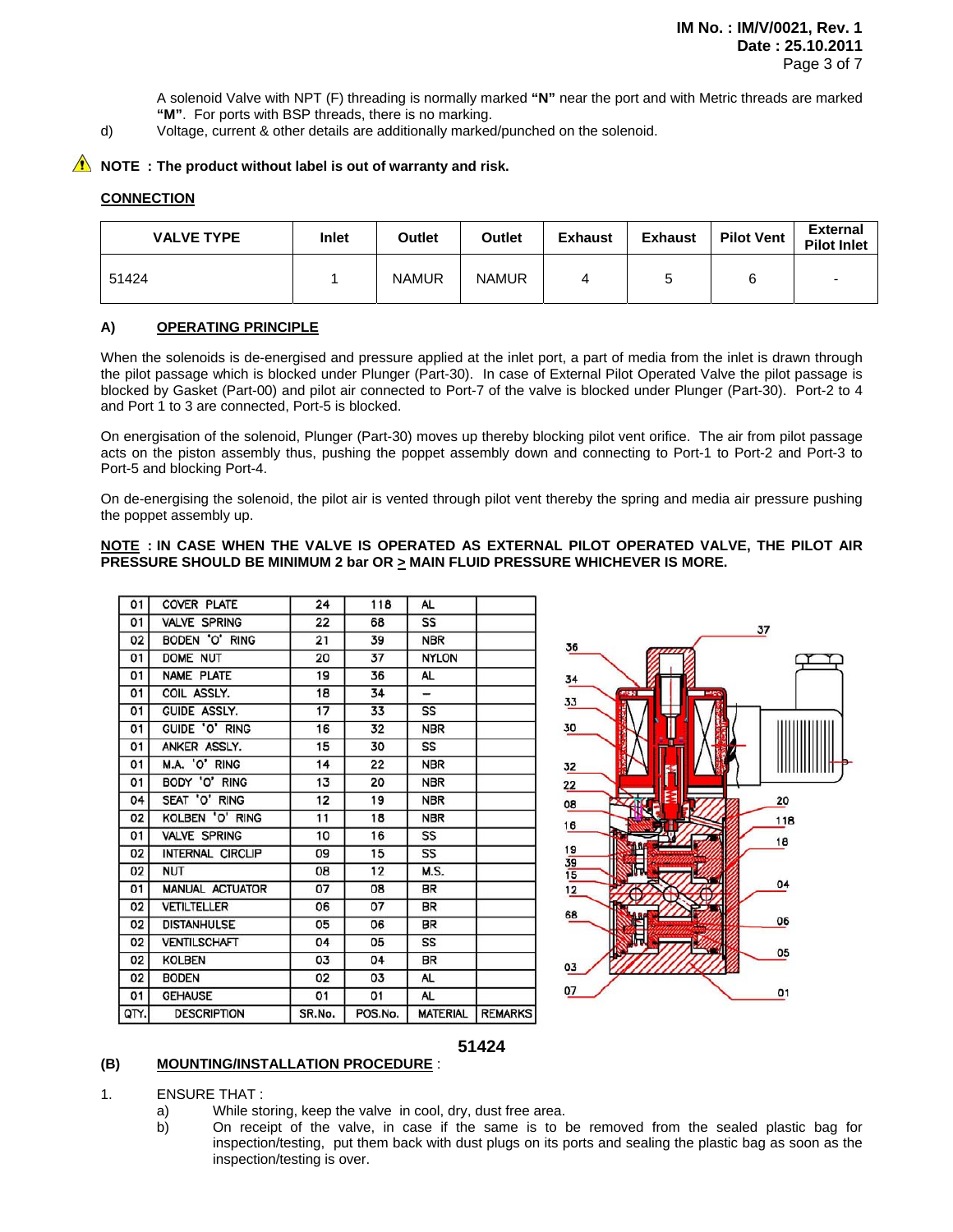- c) The valve should be removed from its card board and/or plastic bag just before the installation.
- $\sqrt{ }$  d) Flush lines before installing the valve.
	- e) To avoid pressure drop and to achieve optimum parameters, Pipe / Tube / Fitting from the source of pressure to the valve and to the connected equipment should have ID which is ≥ NW (Orifice) of the valve.
		- f) To avoid pressure drop, if more than one valve is being operated simultaneously from a common header, then minimum ID of the header can be calculated as under. ID Header =  $\sqrt{(NW^2 \times n)}$ 
			- n = Number of Valves operating at a time and which are connected to a common header,
		- NW = Orifice of the Valve.
- $\triangle$  g) Incorporate filter in the line to avoid hard particles entering into the valve.
	- h) Do not try to drill any additional holes or machine, modify any of the valve components.
		- i) Inlet pressure does not exceed rated pressure.
		- j) Hemp-Filaments, 'Jute' or even Teflon-Ribbons are normally not required, as the port connections of ROTEX Valve is accurately machined.
	- k) Do not cover first two thread pitches with Teflon tape or sealant. To avoid over lap of the Teflon ribbon or cuts generated while tightening, getting carried away into the valve.
- **l**) For Solenoid Valve to be installed in European Union, check the applicability for ATEX, PED **Directives. Refers separate Instruction Manual for ATEX approved Solenoid Valve.**
- 2. Provide Dust Cap on the exhaust port or ensure that the valve is mounted such a way that dust particles / rain water / process fluid do not enter into the valve through exhaust port of the valve. You can connect bend pipe of ID > NW of the valve so that the exhaust port is not directly (straight) open into the atmosphere.
- 3. The process fluid etc. do not fall on the valve body.
- 4. Install valve in such a way that the rain water / other process fluid dripping along the cable does not fall on the SOV and has no possibility to run along the cable and enter into the Terminal area.
	- 5. In case if the valve is installed in potentially Hazardous area, check for the temperature class of the Solenoid to avoid explosion due to heated Solenoid / other components.
	- 6. Provide fuse of proper rating to avoid excess current passing through the Solenoid and thereby avoiding over heating.
- 7. It is not likely however, the user is advised to protect the valve against lightening as the same is not assessed.
- 8. Check internal components (wetted) parts for its compatibility with fluid passing through the valve.
- 9 **It is recommended to replace all the Rubber Parts including Plunger Assembly (Repair Kit Code 99) in case if the valve is to be installed and put in service after 2 years from the date of manufacture.** 
	- 10. Install valve matching Port A of the Actuator (active port) to the Port 2 of the Solenoid Valve.
- 11. Fix M5 Grub Screw in one of the M5 free hole of the Actuator. This is to avoid turning at the valve during maintenance (Refer Photo-XX).

## **12. Procedure to convert 5/2 to 3/2.**

- a) Remove Valve.
- b) Check disk position at Port-4 of the solenoid valve.
- c) To convert valve from 5/2 to 3/2, remove disk at Port-4 and refix the same after turning 180º. (Refer Photo-XX).
- 13. 51424 can be operated with 6 Watt / 8 Watt Solenoid.<br>14. 51424L W can be operated with 2 Watt Solenoid.
- 51424LW can be operated with 2 Watt Solenoid.
- 15. 51424IS can be operated with Low Power Intrinsically Safe Solenoid.
- 16. Use SP2 Spacer Plate with long bolts in case when the solenoid interferes with Actuator body.

# **ELECTRICAL**

- 1. Verify name plate affixed on the Solenoid.
- 2. Connect the power supply according to the voltage rating of the Solenoid
- 3. Ensure that the cover of Junction Box/Terminal Box is properly tightened wherever applicable.
- 4. Install valve in such a way that the rain water / other process fluid dripping along the cable does not fall on the SOV and has no possibility to run along the cable and enter into the Terminal area.
- 5. Fill in the space between cable and gland entry with a proper sealant. If necessary, you may mount the valve upside down or in any other direction.
- 6. Ensure that the Solenoid enclosure meets process and local authority requirement.
- 7. The Plug In, Terminal Box, FPJB, IS Solenoids are provided with test leads. Remove them before final installation.
- 8. Check for proper connections for the Solenoid which are polarity sensitive e.g. (a) Latched Solenoid (b) EEx ia Solenoid.
- **1** 9. **Refer separate manual for construction of the Solenoid and for specific instructions related to Solenoid e.g. (a) EEx ia (b) Latched Solenoid (c) EExd Solenoid IP 67,IP 54** 
	- 10. Ensure that the solenoid construction is selected properly meeting the environment in which the valve is supposed to be installed e.g. use of Exd or Ex ia solenoid for valve to be installed in hazardous location or Weatherproof Solenoid having IP 67 for outdoor installation.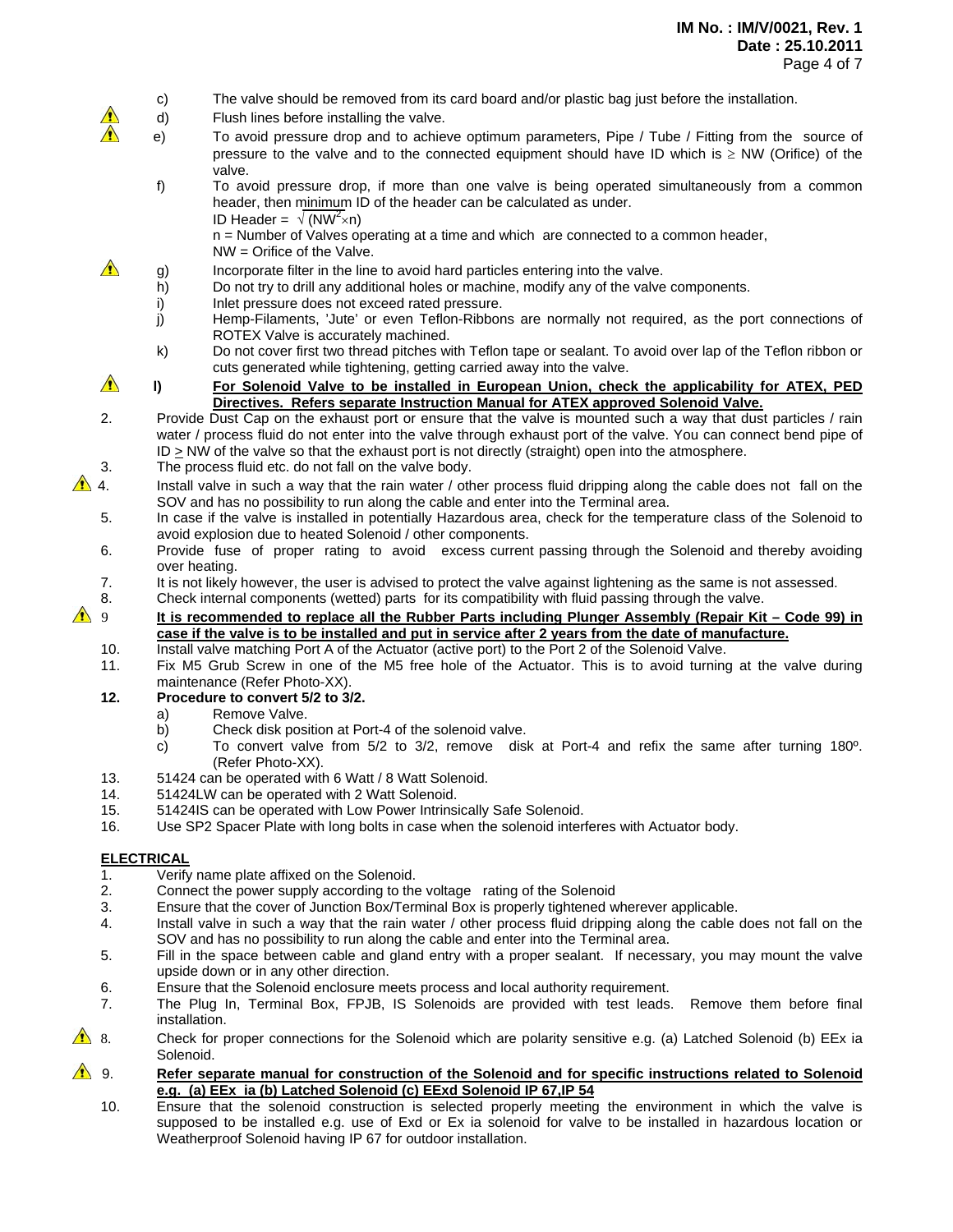11. Flying Lead Solenoid is not recommended to be used for outdoor or indoor application where water/liquid splashing or high humidity is present.

#### **MANUAL OVERRIDE OPERATION**

#### (A) **PUSH & TURN TYPE (M6)**

When the solenoid is deenergised (Photo-4) and inlet and outlet ports connected, applying rated pressure, the valve can be operated either pressing the Manual Override, when the same is released, the valve returns back to the normal position. The valve can also be locked in energized (Photo-3) position by pushing the Manual Override and rotating clockwise. To avoid Manual Override returning back to normal condition, ensure that the same is turned above 90º. The valve can be brought to normal condition by turning Manual Override anti clockwise.

Without connecting air supply to the valve operate Manual Override. Energise and De-eneerigse Solenoid to check for plunger movement (normally movement should not be there) which can be felt by click sound.

After operating Manual Override if plunger movement is found, reduce length by 0.3mm of the manual override from its tapper end. Continue this till click sound stops.

#### **TESTING OF THE VALVE AT THE TEST BENCH**

Check at least once in 3 years or following your routine maintenance schedule.

- a) Apply rated pressure at inlet port of the valve.
- b) Plug outlet ports.
- c) Check operation of the valve and leakage at the exhaust ports and pilot vent at the rated and minimum working pressure by applying 75% to 120% rated voltage.
- d) While keeping the solenoid de-energised, check operation and leakage from exhaust and pilot vent ports of the valve at the rated and minimum working pressure by operating Manual Override.

Check at least once in 3 years or following your routine maintenance schedule.

- a) Apply rated pressure at inlet port of the valve.
- b) Plug outlet ports.
- c) Check operation of the valve and leakage at the exhaust ports and pilot vent at the rated and minimum working pressure by applying 75% to 120% rated voltage.
- e) While keeping the solenoid de-energised, check operation and leakage from exhaust and pilot vent ports of the valve at the rated and minimum working pressure by operating Manual Override.
- $\triangle$  f) Without connecting air supply to the valve, operate Manual Override. Energise and De-eneerigse Solenoid to check for the plunger movement (normally movement should not be there) which can be checked by click sound. After operating Manual Override if plunger movement is found, reduce length of the manual override by 0.3mm from its tapper end. Continue this till click sound stops.
	- g) Check the insulation resistance of the Solenoid by applying 500V DC at terminals and the solenoid housing. It should be more than 100 Mega Ohms.

#### **RECOMMENDED SPARES**

- a) Seal Kit (O Ring) (Code  $-98$ ).
- b) Plunger assembly (Part No. 30).
- c) Spare Solenoid. (Code 34)
- d) Repair Kit (Code 99)

#### **SPARE ORDERING CODE**

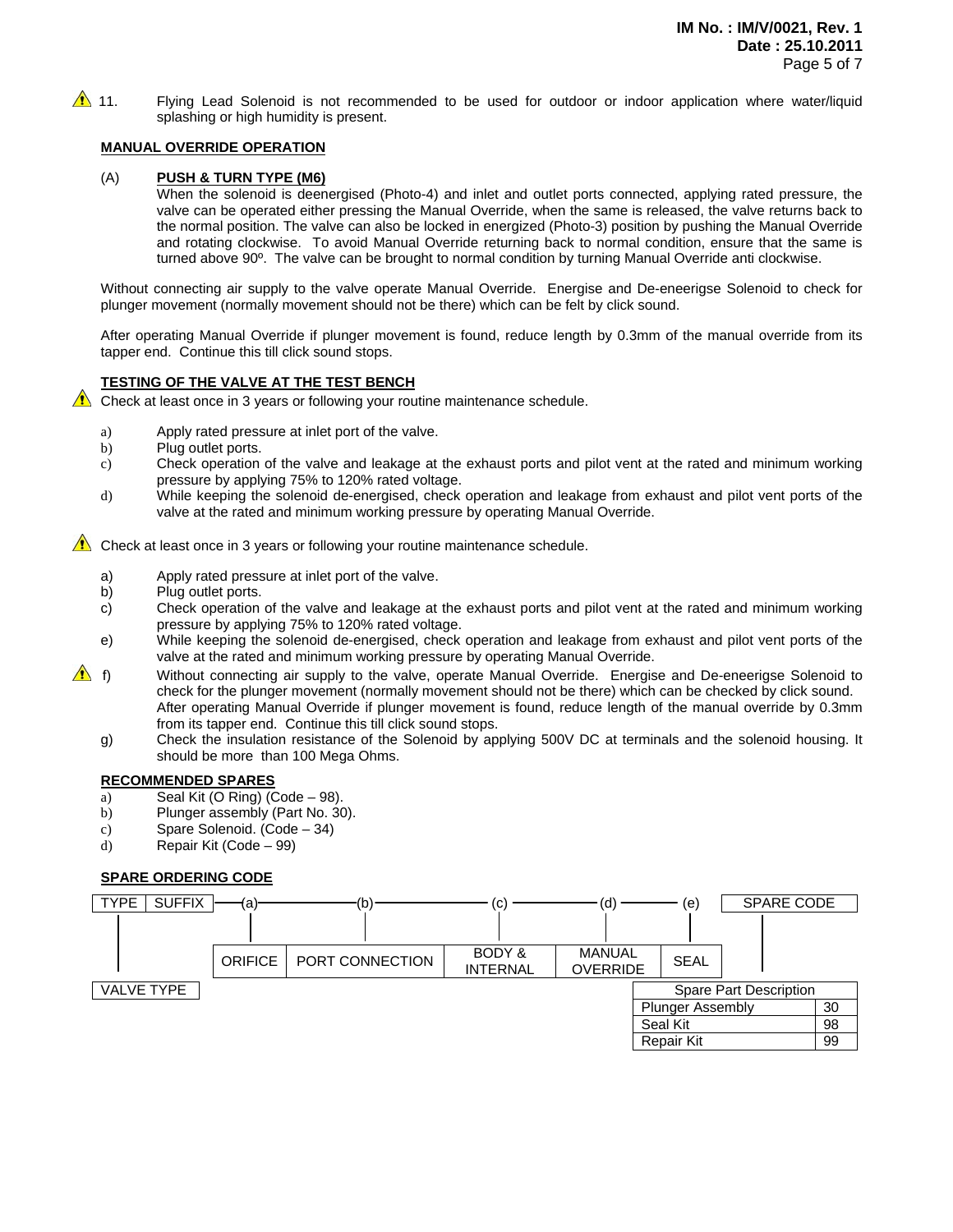## **SPECIAL TOOLS**

- Guide Opening Tool **: ROTEX** Ref No. WN 1219 / M28 (Photo-1) or WN1219 / M22 (Photo-2) (ROTEX make).
- Kolben Opening Tool.

# **RECOMMENDED MAINTENANCE PREVENTIVE**

- Replacement of Complete Set of O Ring ... . ... ... Once in 5 years or 2 million operations.
	- Solenoid O Ring (Part 35), Guide O Ring (Part 32),
	- MA O Ring (Part 22), Body O Ring (Part 20),
	- Seat O Ring (Part 19), Piston O Ring (Part 18)
	- Replacement of Plunger Assembly … … … Once in 5 years or 2 million operations
- Replacement of the Solenoid ... . ... ... ... As and when required.
- Check of Insulation Resistance, Resistance of the Solenoid... Once in a year (shouldbe  $\geq 100$  MOhms @
- Check Resistance of the Solenoid… … … … Replace Solenoid if the resistance reduces more (Not applicable for Solenoid with IS, RC options or than 5% computed at 20ºC as compared to its AC Solenoid with  $\geq 11$  Watt power). Initial value.

# **MAINTENANCE – GENERAL INSTRUCTION**

- The Solenoid Valve must be removed from the site and has to be maintained under safe conditions.
- All air and electrical connections must be switched off before removing valve from the line.
- It is recommended to replace complete set of O Ring even if one of the O Ring is damaged. This is to ensure trouble free operation of the valve and will avoid its premature failure.

500V DC.

- Using Grease other than Silicon base Molykote M55 will lead to premature failure of O Rings of the **ROTEX** Solenoid valve.
- **1** If necessary to clean the components, **do not use Kerosene, Diesel, Petrol to clean valve as this damages the O Rings and other rubber material. Instead use light Detergent Soap Solution.** 
	- Ensure that the components are free from dust, dirt, lint and metal burrs.
	- Twisting of O Ring should be avoided. Ensure that the twist is removed before fitting matching part.
	- While closing the matching part, the matching part should be pushed in a straight line. Turning motion should be avoided.
	- Pinching of O Ring at the groove corner at the time of closing gland should be avoided.
	- User is requested to use safe practice for maintenance.
	- It is important to place the dismantled Valve Parts on a clean paper or cloth in same sequence in which you have dismantled them.
	- Ensure to keep all the components of the valve separately to avoid their mixing up. The component appears tobe same may have small differences which will cause malfunction if interchanged.
	- In case of difficulty you should contact the Agent, Distributor or **ROTEX** directly.
	- Using **ROTEX** genuine spares will **Guarantee** you trouble free operation and will avoid premature failure.

# (A) **TO REPLACE SOLENOID**

- 1) Open dome nut (Part 37) and pull out solenoid (Part 34)
- 2) Replace new solenoid ensuring the construction, voltage and current meets the requirements.
- 3) Tighten the dome nut (Part 37) applying torque of 0.2 kgm to 0.35 kgm to avoid over tightening of the solenoid.
- 4) Measure and record resistance of the Solenoid.

# (B) **TO REPLACE GUIDE ASSEMBLY (CORE TUBE) (Part 33) / PLUNGER (Part 30)**

- 1) Open dome nut (Part 37) and pull out solenoid (Part 34).
- 2) Open Guide Assembly (Core Tube) (Part 33) using guide opening tool as per Photo 2 or 3 (depending on the Guide Assembly (Core Tube) fitted on the valve).
- 3) Remove Plunger Assembly (Part 30).
- 4) Replace the necessary defective parts ensuring that the plunger assembly spring and the retaining ring is as per Photo - 5 or as per Photo  $-6$  & 7.
- 5) The Plunger as per Photo 6 & 7 is interchangeable and can be fitted in the existing Guide Assembly (Core Tube).
- 6) Fix Guide Assembly (Core Tube) using correct tool.
- 7) Fix the solenoid and dome nut as per Point-4 of procedure A.
- 8) Eventhough it is not recommended, in case if required, the Guide Assembly (Core Tube) (Part 33) can be opened using plier or other similar tool ensuring that the same does not damage anything or component and the plier is tighten above weld joint (weld joint should be at the centre of plier jaw width).